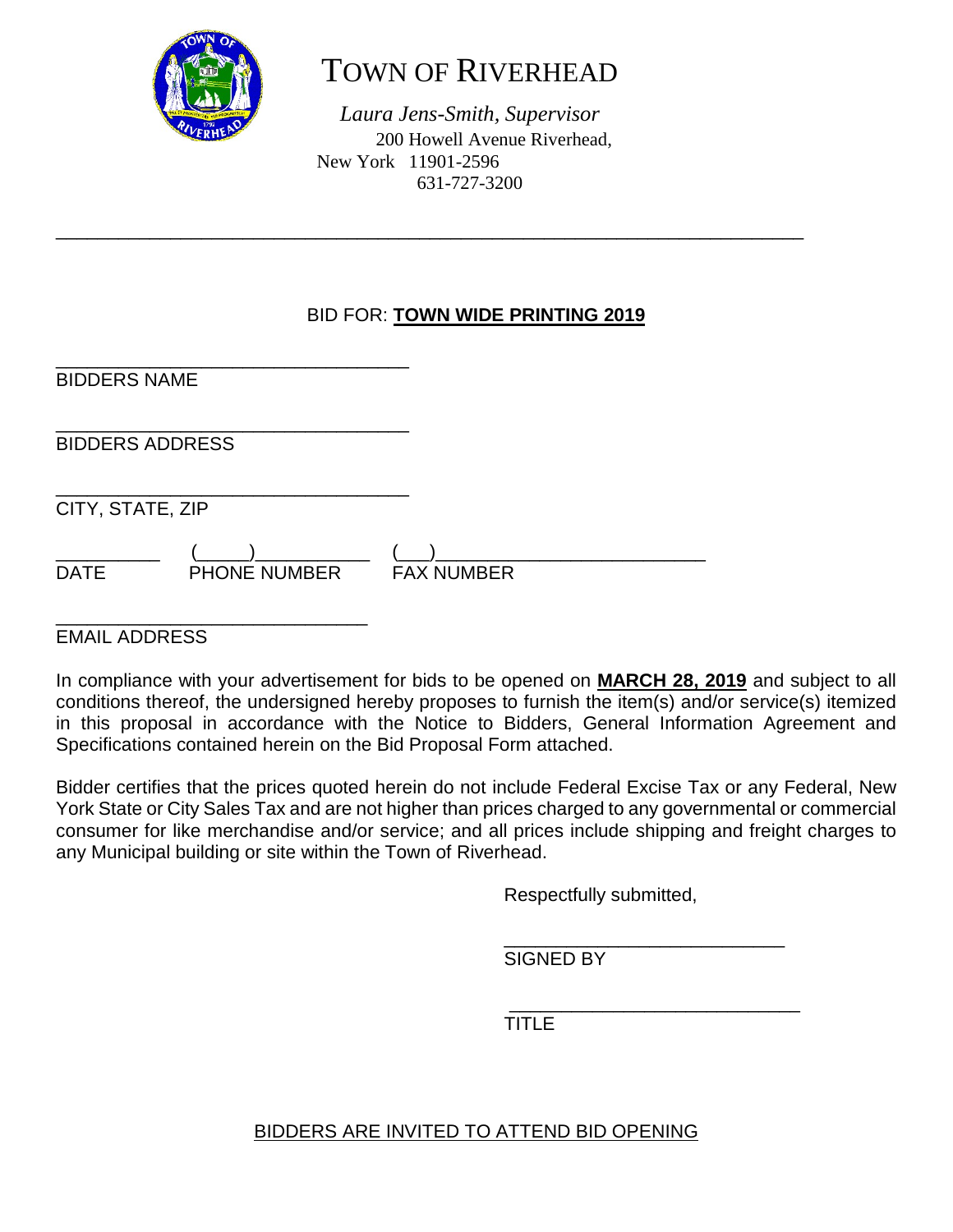#### TOWN OF RIVERHEAD NOTICE TO BIDDERS

Sealed bids for the purchase of **TOWNWIDE PRINTING 2019** for use by the Town of Riverhead will be received by the Town Clerk of the Town of Riverhead at 200 Howell Avenue, Riverhead, New York, 11901 until **11:00 A.M.** on **APRIL 25, 2019** at which time they will be publicly opened and read aloud.

Specifications and guidelines for submission are available on the Town of Riverhead website at [www.townofriverheadny.gov](http://www.townofriverheadny.gov/) click on "Bid Requests" beginning **MARCH 28, 2019.**

All bids must be submitted on the bid form provided. Any and all exceptions to the specifications must be listed on a separate sheet of paper, bearing the designation **"EXCEPTIONS TO THE SPECIFICATIONS"** and attached to the bid form.

All bids must be submitted to the Office of the Town Clerk at the address stated above in a sealed envelope clearly marked **TOWNWIDE PRINTING 2019.** Please take notice that the Town Board reserves the right to reject in whole or in part any or all bids, waive any informality in the bids and accept the bid which is deemed most favorable in the interest of the Town of Riverhead. The Town Board will use its discretion to make judgmental determination as to its best estimate of the lowest bidder. Note: Bid responses must be delivered to the Office of the Town Clerk at the address above. The Town may decline to accept, deem untimely, and/or reject any bid response/proposal that is not delivered to the Office of the Town Clerk.

> BY ORDER OF THE TOWN BOARD OF THE TOWN OF RIVERHEAD

Diane M. Wilhelm, Town Clerk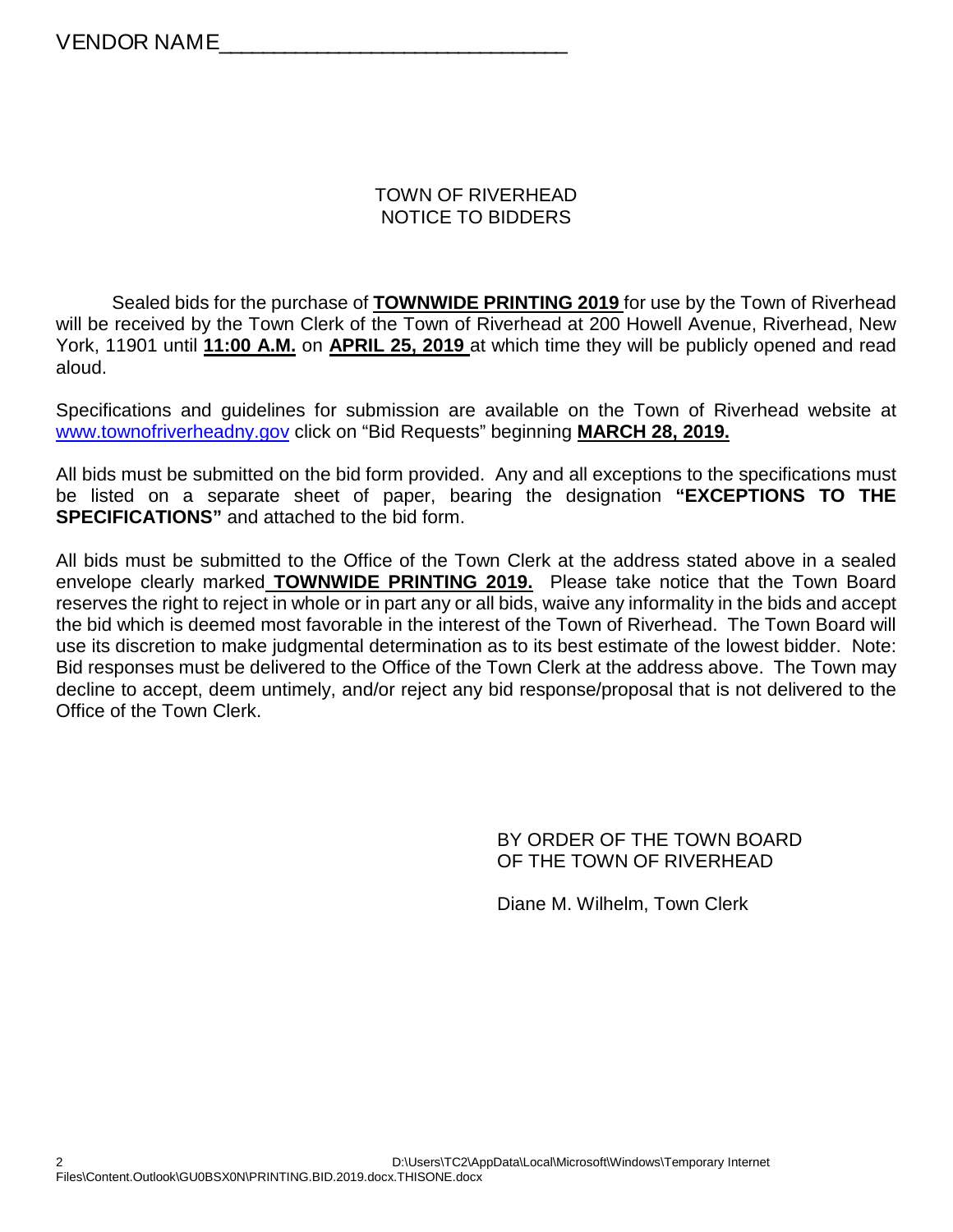### **I: GENERAL BID SPECIFICATIONS**

#### **1. General Instructions**

Bidders shall be responsible to carefully examine the bid specifications. These specifications require the doing of all things necessary or proper for, or incidental to the furnishing and delivery of printing services for the Town of Riverhead, including forms, posters, and business cards, stickers for attorney/investigation unit, Police department, Planning Department, Recreation Department and Engineering department. Note, this bid does not include the Town of Riverhead Recreation Brochure

All things not expressly mentioned in these specifications, but involved in carrying out their intent are required by these bid specifications; and the vendor shall perform the same as though they were specifically mentioned, described and delineated. Read all documents contained in the bid specifications.

Bidders are responsible for submitting their bids to the appropriate location at or prior to the time indicated in the specifications. **No bids will be accepted after the designated time or date indicated in the bid specifications.** It is suggested that registered mail be used to submit bids. Delay in mail delivery is not an exception to the receipt of a bid.

A copy of the official bid documents may be obtained at the Town's website: [www.townofriverheadnv.gov.](http://www.townofriverheadnv.gov/) In addition to obtaining the official bid documents, any and all addendum pertaining to a particular bid or RFP are posted on the Town website referenced above-log and scroll to bid for **BID FOR TOWNWIDE PRINTING 2019.** It is incumbent upon all potential bidders to view all posted addenda prior to the bid close date.

Any questions or clarification to the bid specifications or technical specifications must be submitted in writing to the Purchasing Agent at 200 Howell Ave., Riverhead, NY 11901 or by email to: [tague@townofriverheadny.gov](mailto:tague@townofriverheadny.gov) prior to the bid opening, **unless otherwise stated\*.** Such questions must be in the possession of the Purchasing Agent at least 72 hours prior to the bid opening, **unless otherwise stated\*. Verbal questions will not be entertained.** 

**Bidders must submit one original copy of their bids.** The original must be sealed and clearly marked **TOWN WIDE PRINTING 2019.** All bids shall be made out on the proposal forms attached hereto and all the attached certificates must be completed and signed in compliance with the provisions of Section 103-d of the New York State General Municipal Law. All bids must be filled out in ink, or be typewritten. Bids submitted in pencil will be rejected as unresponsive. Bids which have been corrected by white out or cross out, and have not been initialed and/or dated will be rejected as unresponsive. Bid Responses may be rejected if they show any omission, irregularity, alteration of form, addition, condition, unresponsiveness, or unbalance.

Samples may be requested by the Town for the purpose of product evaluation. It is understood that samples will be provided at **no** charge to the Town and will be returned, when requested, within 30 days after the evaluation is completed, at the expense of the vendor. All samples left longer than 30 days after the evaluation period will be discarded.

The Purchasing Agent, and/or his/her designee, shall be the only one authorized to make changes or alterations to anything contained in these specifications. As stated above, any changes shall be posted as an addendum on the following website: [www.townofriverheadny.gov.](http://www.townofriverheadny.gov/) The Purchasing Agent reserves the right to reject all bids, parts of all bids, or all bids for any one or more items or contractual services included in the proposed contract, when such rejection is in the best interest of the Town. The contract will be awarded to the vendor(s)/responsible bidder(s) offering the best price, availability to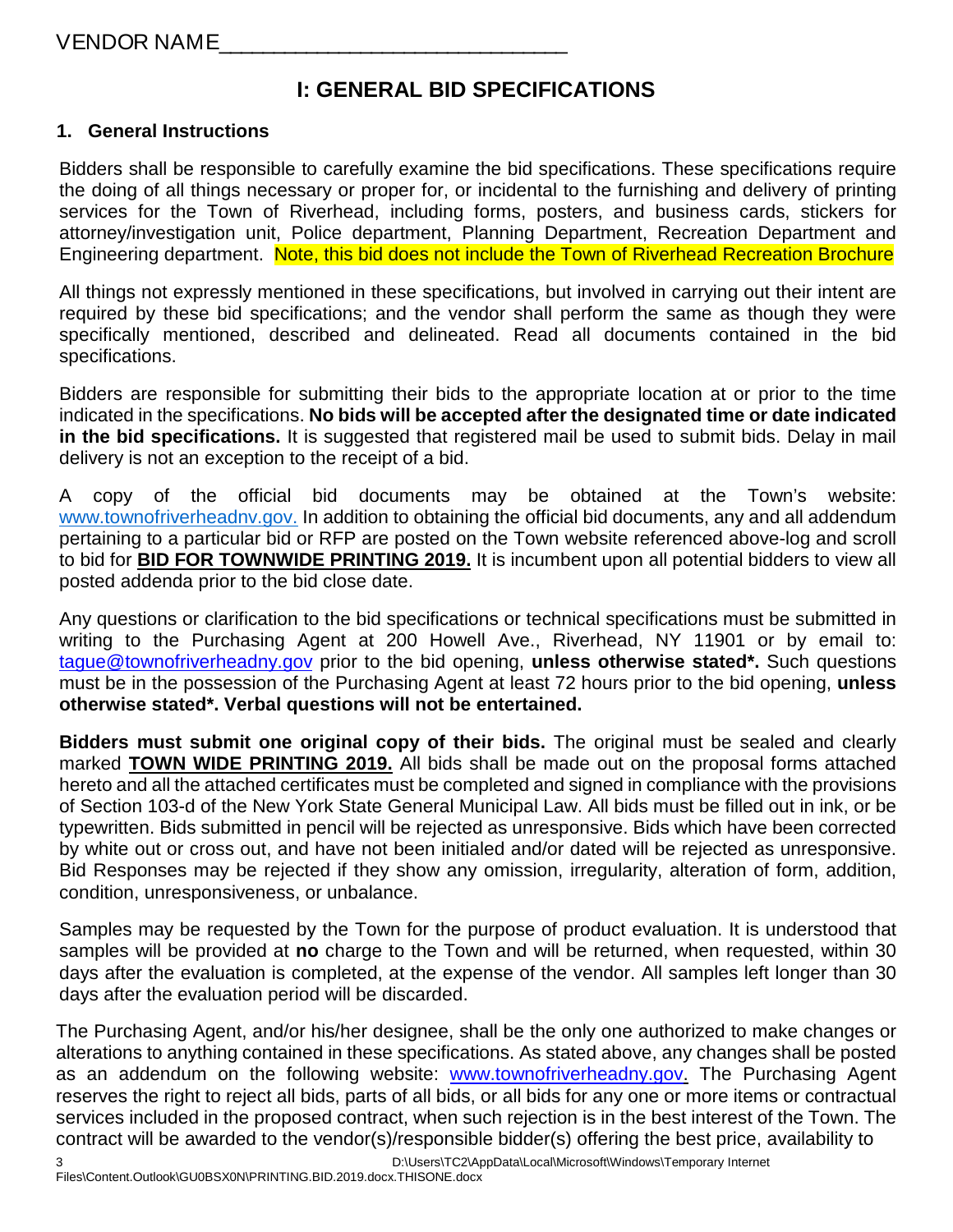supply products within the requested time frames. A responsible bidder is a producer, dealer, vendor who has demonstrated judgment and integrity, is of good reputation, experienced in his/her work, whose record of past performance is established as satisfactory, and whose financial status is such to provide no risk to the Town of Riverhead in its contractual relations.

No bidder may withdraw a bid within forty-five (45) days after the actual date of the bid opening. Any bidder who does not honor their bid within the forty-five (45) days may be barred from bidding in any jurisdiction in New York State.

Any bidder, contractor, or manufacturer who, in the course of his work, uses or supplies products which may be toxic or harmful, shall provide an MSDS to the Town of Riverhead Purchasing Department prior to the use of those products by the Town or the contractor.

Bidders who are required to adhere to the prevailing wage schedule shall obtain and maintain a current schedule from the New York State Department of Labor for the entire term of the contract. The Town may audit adherence to this schedule at any time during or after the contract period.

By submission of this bid, each bidder and each person signing on behalf of any bidder certifies, and in the case of a joint bid each party thereto certifies as to its own organization, under penalty of perjury, that to the best of its knowledge and belief that each bidder is not on the list created pursuant to paragraph (b) of subdivision 3 of section 165-a of the state finance law.

#### **2. Bid Costs and Expenses**

 The Town of Riverhead will not pay any costs incurred by any Bidder/Vendor associated with any aspect of responding to the request for bids, including bid preparation, printing or delivery, or negotiation process.

#### **3. Bid Expiration Date**

Prices quoted in the bid shall remain fixed and binding on the Bidder for at least one year from the date of the date of award or such other date set forth in these specifications and, upon mutual consent, an option to extend for an additional year.

#### **4. Non-Conforming Bids**

Non-conforming Bids will not be considered. Non-conforming bids are defined as those that do not meet the requirements of the bid specification. The determination of whether a bid requirement is substantive or a mere formality shall reside solely within the Town of Riverhead.

#### **5. Sub-Contracting**

The Bidder/Vendor selected shall be solely responsible for contractual performance and Bidder/Vendor assumes all responsibility for the quality of work (i.e. supply and delivery of printing products…forms, cards, posters) performed under this contract.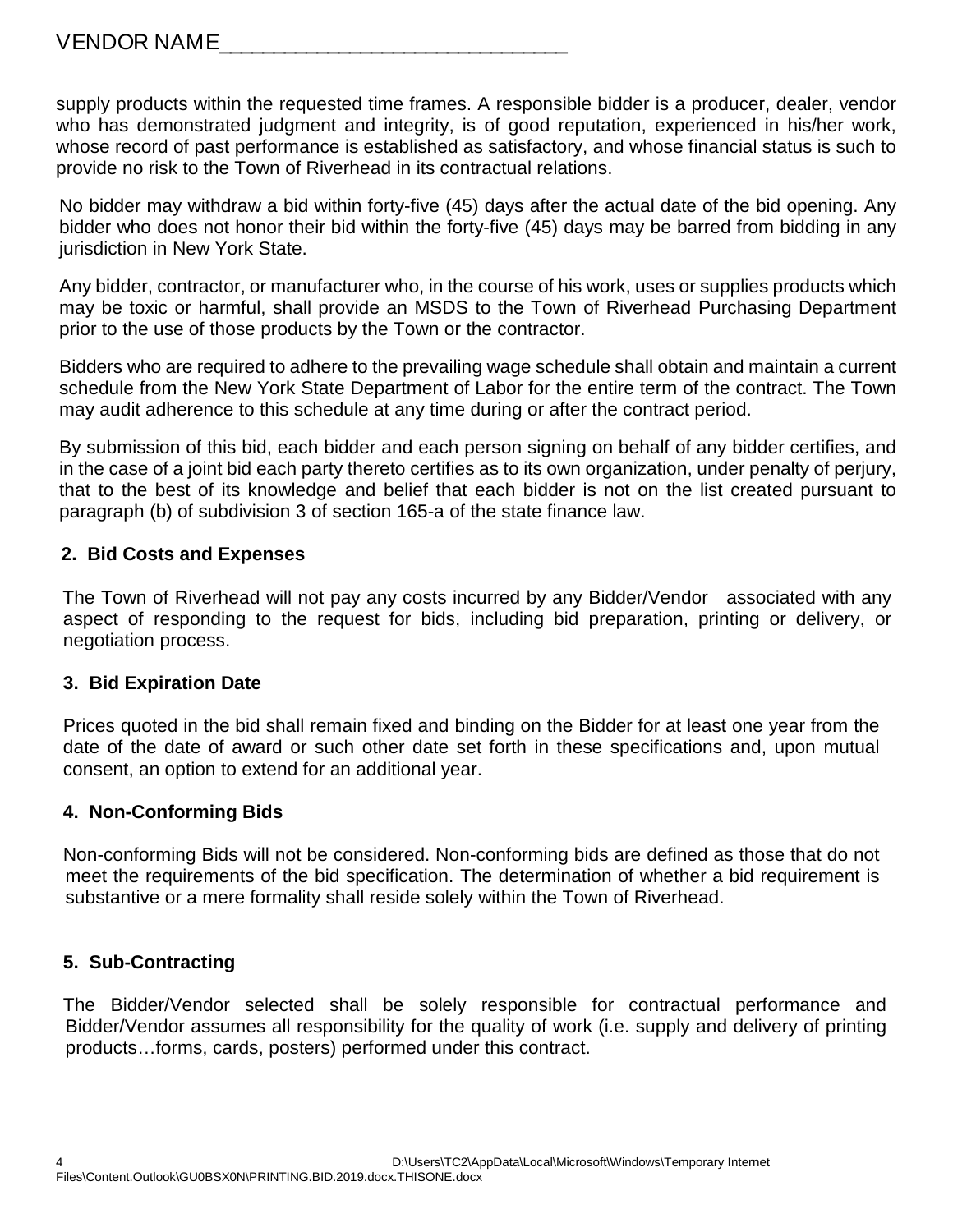#### **6. Discrepancies and Omissions**

Bidder/Vendor is fully responsible for the completeness and accuracy of their bid, and for examining this bid and all addenda. Failure to do so will be at the sole risk of Bidder/Vendor. Should Bidder/Vendor find discrepancies, omissions, unclear or ambiguous intent or meaning, or should any questions arise concerning this request for bid, Bidder/Vendor shall notify the Purchasing Agent of the Town of Riverhead in writing, of such findings at least five (5) days before the bid opening. This will allow issuance of any necessary addenda. It will also help prevent the opening of a defective bid and exposure of Bidder/Vendor's bid upon which award could not be made. All unresolved issues should be addressed in the bid. Protests based on any omission or error, or on the content of the solicitation, will be disallowed if these faults have not been brought to the attention of the Designated Contact, in writing, no later than five (5) calendar days prior to the time set for opening of the bids.

#### **7. Town's Right to Reject Bids**

The Town reserves the right to accept or reject any or all bids or any part of any bid, to waive defects, technicalities or any specifications (whether they be in the Town's specifications or Bidder/Vendor's response), to sit and act as sole judge of the merit and qualifications of each product offered, or to solicit new bids on the same project or on a modified project which may include portions of the originally proposed project as the Town may deem necessary in the best interest of the Town.

#### **8. Town's Right to Cancel Solicitation**

The Town reserves the right to cancel this solicitation at any time during the procurement process, for any reason or for no reason. The Town makes no commitments expressed or implied, that this process will result in a business transaction with any Bidder/Vendor.

#### **9. Notification of Withdrawal of Bid**

Bidder/Vendor may modify or withdraw its bid by written request, provided that both bid and request is received by the Town prior to the bid due date. Bids may be re-submitted in accordance with the Bid Notice due date in order to be considered further. Bids become the property of the Town at the bid submission deadline. All bids received are considered firm offers at that time.

#### **10. Exceptions to the Bid Specifications**

Any exceptions to the Bid Specifications or the Town's terms and conditions, must be highlighted and included in writing in the bid. Acceptance of exceptions is within the sole discretion of the evaluation of the Town.

#### **Bid Security**

None required.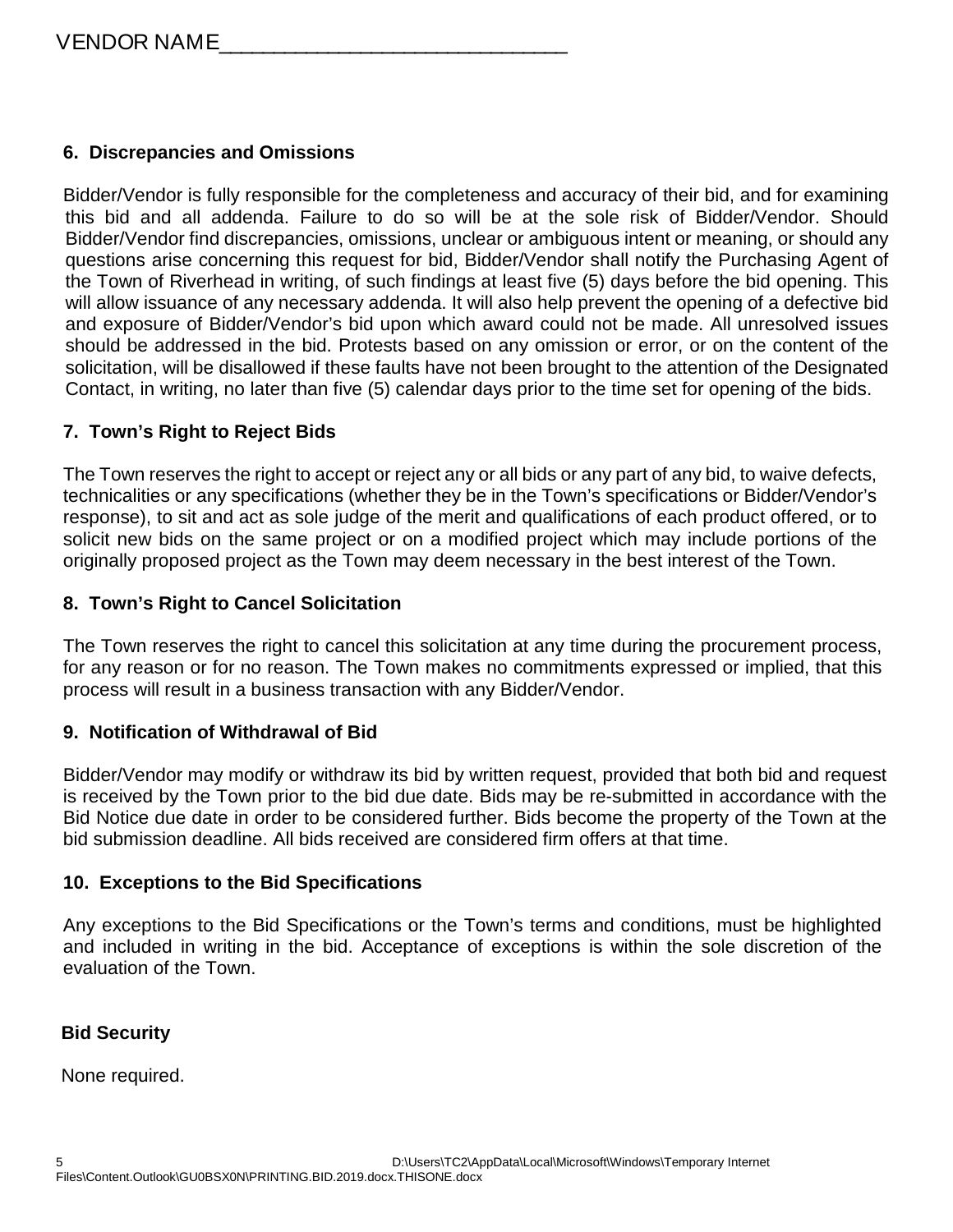#### VENDOR NAME\_\_\_\_\_\_\_\_\_\_\_\_\_\_\_\_\_\_\_\_\_\_\_\_\_\_\_\_\_\_\_\_

#### **11. Award of Contract**

The final award of a contract is subject to approval by the Town. The Town has the sole right to select the successful Bidder/Vendor(s) for award, to reject any bid as unsatisfactory or nonresponsive, to award a contract to other than the lowest priced bid, to award multiple contracts, or not to award a contract. Notice in writing to a Bidder/Vendor of the acceptance of its bid by the Town will constitute a contract, and no Bidder/Vendor will acquire any legal or equitable rights or privileges until the occurrence of such event.

#### **12. Contract Terms and Conditions**

The term of the contract between the successful bidder and the Town shall be for one (1) year from date of contract award. At the end of the contract period, the contract may be extended for one (1) additional twelve-month period upon the same terms and conditions at the sole discretion of the Town of Riverhead and with the consent of the vendor. The Town also reserves the right to cancel this contract at any time without notice.

#### **13. Independent Contractor**

The parties to the contract shall be independent contractors to one another, and nothing herein shall be deemed to cause this agreement to create an agency, partnership, joint venture or employment relationship between parties. Each party shall be responsible for compliance with all applicable workers compensation, unemployment, disability insurance, social security withholding and all other similar matters. Neither party shall be liable for any debts, accounts, obligations or other liability whatsoever of the other party or any other obligation of the other party to pay on the behalf of its employees or to withhold from any compensation paid to such employees any social benefits, workers compensation insurance premiums or any income or other similar taxes.

#### **14. Licenses and Permits**

In performance of the contract, the Bidder/Vendor will be required to comply with all applicable federal, state and local laws, ordinances, codes, and regulations. The cost of permits and other relevant costs required in the performance of the contract shall be borne by the successful Bidder/Vendor. The Bidder/Vendor shall be properly licensed and authorized to transact business in the State of New York.

#### **15. Notice**

Any notice to the Town of Riverhead required under the contract shall be sent to:

**Mary Ann Tague, Purchasing Agent Town of Riverhead 200 Howell Avenue Riverhead, NY 11901**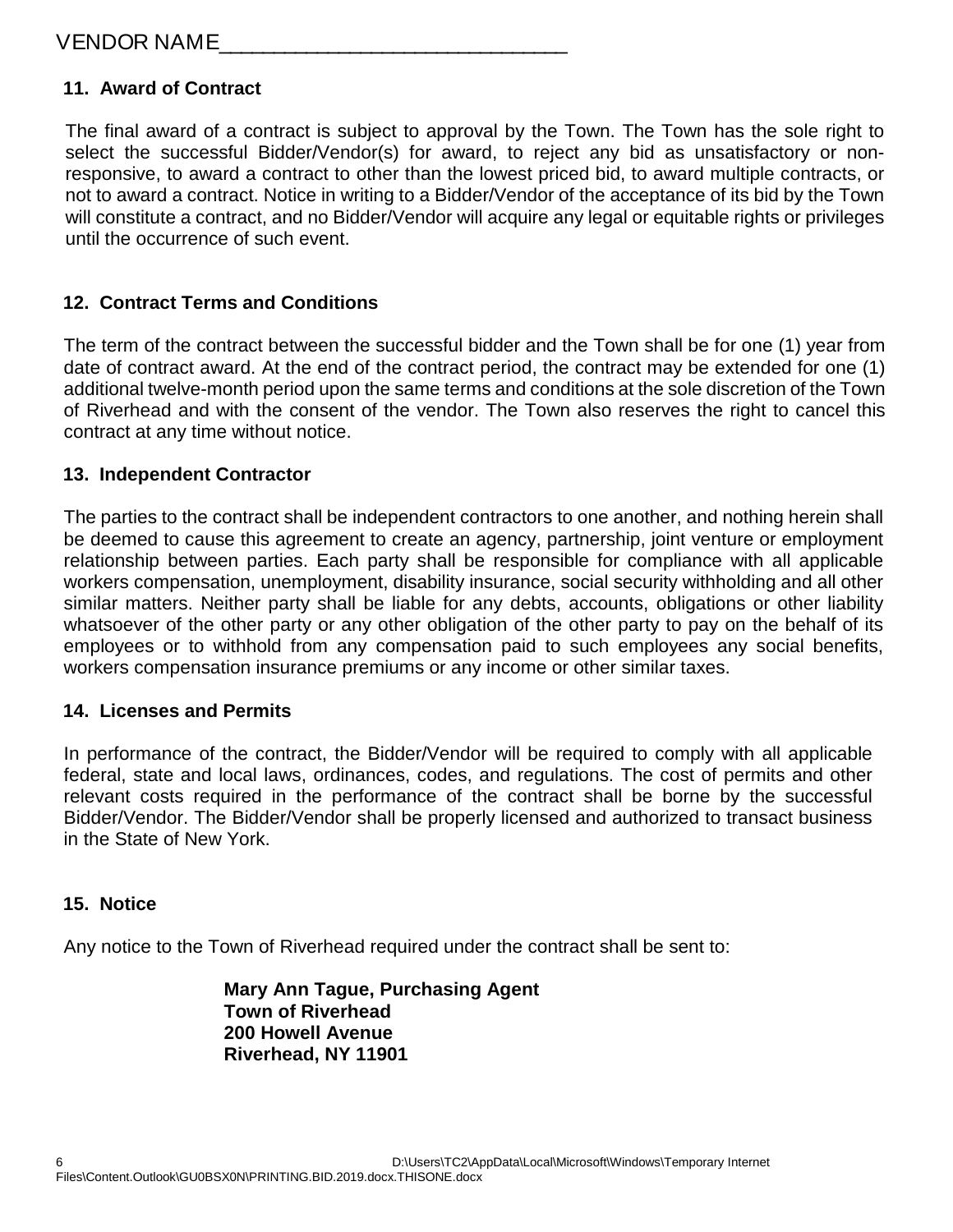#### **16. Indemnification**

#### a. General Indemnification**:**

By submitting a bid, the proposing Bidder/Vendor agrees that in the event it is awarded a contract, it will indemnify and otherwise hold harmless the Town of Riverhead, its agents and employees from any and all liability, suits, actions, or claims, together with all costs, expenses for attorney's fees, arising out of the Bidder/Vendor's its agents and employees' performance work or services in connection with the contract, regardless of whether such suits, actions, claims or liabilities are based upon acts or failures to act attributable, whole or part, to the Town, its employees or agents.

b. Insurance

i. Bidder/Vendor recognizes that it is operating as an independent Bidder/Vendor and that it is liable for any and all losses, penalties, damages, expenses, attorney's fees, judgments, and/or settlements incurred by reason of injury to or death of any and all persons, or injury to any and all property, of any nature, arising out of the Bidder/Vendor's negligent performance under this contract, and particularly without limiting the foregoing, caused by, resulting from, or arising out of any act of omission on the part of the Bidder/Vendor in their negligent performance under this contract.

ii. The Bidder/Vendor shall maintain such insurance as will protect against claims under Worker's Compensation Act and from any other claims for damages for personal injury, including death, which may arise from operations under this contract. The Bidder/Vendor is an independent Bidder/Vendor and is not an employee of the Town of Riverhead.

iii. During the term of this contract, the Bidder/Vendor shall, at its own expense, carry insurance minimum limits as set forth above.

#### **17. Piggybacking Clause Method of Award**

The contract, if awarded, will be to the lowest responsive/responsible bidder(s) in part or in whole who meet(s) all the terms of the specifications. The TOWN guarantees no minimum or maximum purchases or contracts as a result of award of this bid. The Town of Riverhead reserves the right to allow all municipal and not for profit organizations authorized under the General Municipal Laws of the State of New York, to purchase any goods and/or services awarded as a result of this bid in accordance with the latest amendments to NYS GML 100 through 104. However, it is understood that the extension of such contracts are at the discretion of the vendor and the vendor is only bound to any contract between the Town of Riverhead and the vendor. Additionally, the TOWN reserves the right to purchase any goods or services included as a part of this bid from any means legally available to it.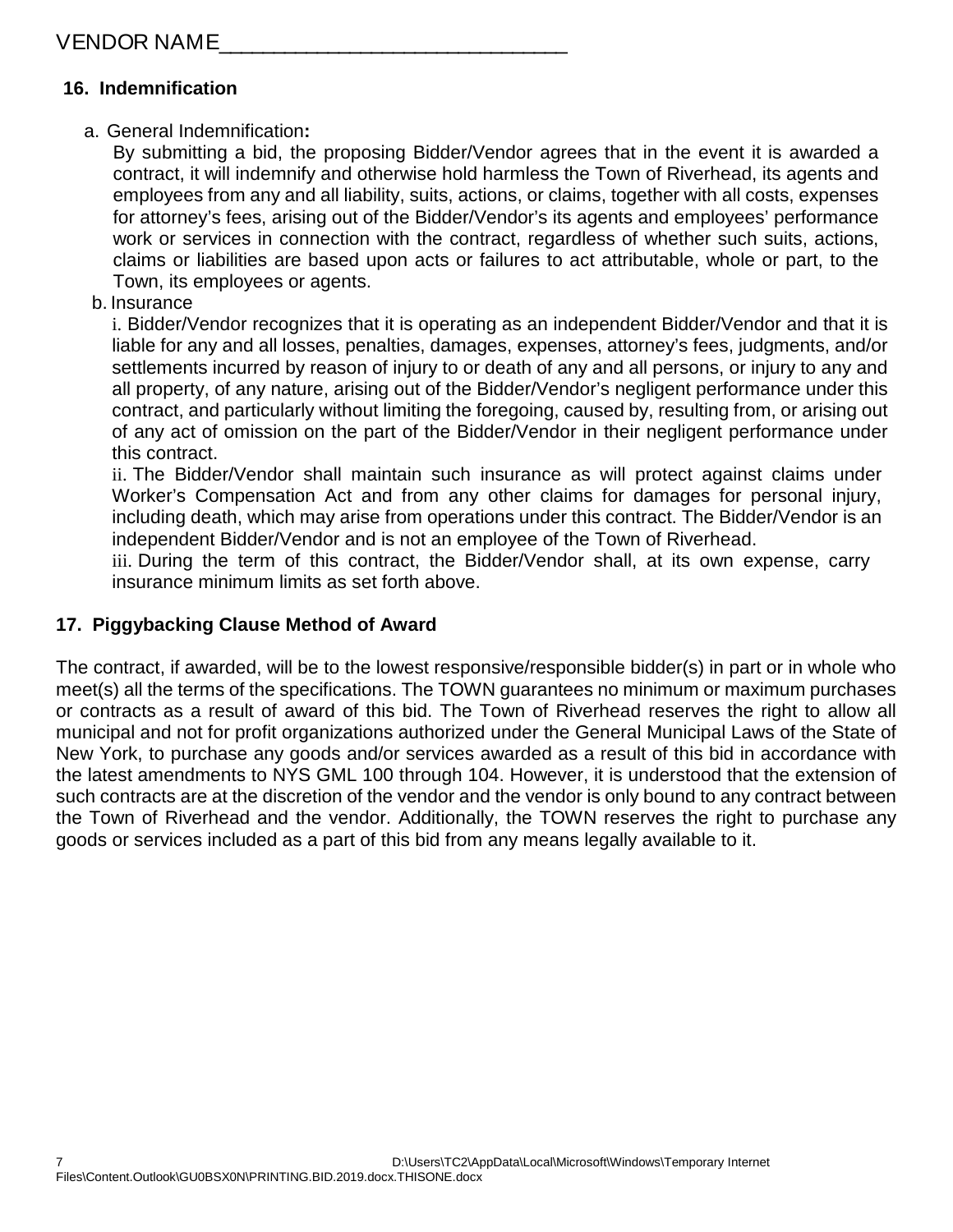#### **II. BID SPECIFICATIONS FOR TOWNWIDE PRINTING**

#### **1. Town Wide Printing Delivery Requirements**

These specifications require the doing of all things necessary or proper for, or incidental to the furnishing and delivery of printing services for the Town of Riverhead, including forms, posters, and business cards, stickers for attorney/investigation unit, Police Department, Planning Department, and Engineering Department. Note, this bid does not include the Town of Riverhead Recreation Brochure. The successful bidder(s) must acknowledge receipt of order in e-mail or writing within 24 hours of receipt of order and product proofs must be delivered within 5 days to the ordering departments. Upon approval of final draft, delivery of printed material must be made, "on the ground" at the delivery point designated on the purchase order, within 3 weeks after approval of final draft.

#### **2. Quantity**

The Town of Riverhead is in no way obligated to purchase quantities and reserves the right to adjust quantities as needed.

#### **3. Price, Invoices & Payments**

- a. The vendor shall either accept a Town issued credit card or the vendor shall put the item(s) "on account" and submit an invoice for payment to the Town on a monthly basis. The vendor shall not accept cash payment for any item.
- b. All invoices, voucher, packing slips and any correspondence shall include the following: date/time; description of item; identify the Town employee picking up the item(s) or accepting delivery of the item(s). All invoices shall be submitted for payment to:

**Town Hall 200 Howell Ave. Riverhead, NY 11901**

#### **Every invoice must identify the employee picking up or accepting the item.**

#### **4. Contract Period**

The contract period for this bid award shall be for one (1) year with the right to extend for an additional one year period or any such lesser amount as mutually agreed upon by and between Town and vendor subject to identical terms and conditions.

Compliance with Rules and Regulations

The associated product furnished shall comply with all provisions which would be applicable, if the Town of Riverhead were a private corporation of Federal and State of New York Laws, Ordinances,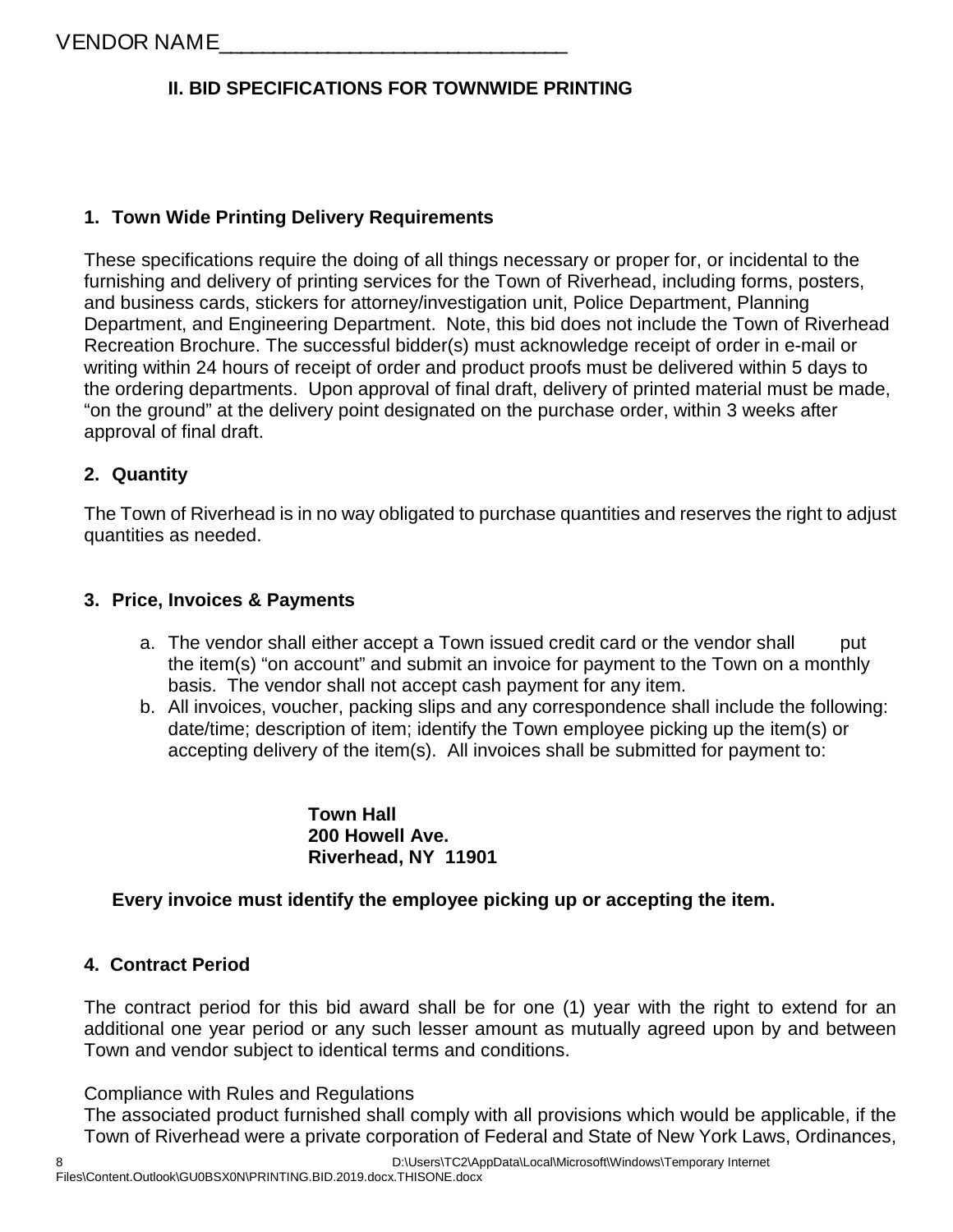Codes, Rules, Regulations, Orders, Permits and Licenses and with fire underwriters requirement, requirements set forth herein exceed such provisions, these Specifications shall control, only if applicable to this particular bid.

#### **5. Deviation**

All proposed minor deviations, with full details, must be listed on a separate Detail Sheet, which must be attached to and made part of this bid.

The Town of Riverhead reserves the absolute right in its sole discretion to accept that bid, if any, which under all circumstances will best serve the public interest.

#### **6. Reservations**

The Town Board of the Town of Riverhead reserves the right and responsibility to reject any or all bids if they believe such action to be in the best interest of the Town.

#### **7. Municipal Indemnification**

The successful bidder must agree to save, keep, bear harmless and fully indemnify the Town and any of its officers, agents, or representatives from all damages, costs or expenses in law or equity that may at any time arise or be set up for an infringement of the patent rights of any person or persons in consequence of the use by the Town or by any of its officers, agents or representatives of articles supplied under the contract arising from bids submitted and of which the successful bidder and manufacturer are not lawfully entitled to sell, provided the Town gives the successful bidder and manufacturer prompt notice in writing of any suit and all information necessary to defend same.

#### **8. Independent Contractor**

In the performance of this Agreement, the Bidder, including its employees, agents, and subcontractors shall act solely as an independent contractor, and nothing contained in or implied by this Agreement shall be construed at any time to create any other relationship between the Town and the Bidder, including employer and employee, partnership, principal and agent, or joint venture.

#### **9. Assignment**

The Contract resulting from this bid and the compensation, which may become due thereunder are not assignable except with prior written approval of the Town.

#### **10. Interpretation**

The contract resulting from this Solicitation shall be construed under the laws of the State of New York.

#### **11. Indemnification**

If a Contract is awarded, the Successful Bidder shall be required to indemnify, defend, and hold the County, its employees, and agents harmless from and against any and all claims, loss, liability, cost, and expenses, including attorney fees, howsoever arising or incurred, alleging personal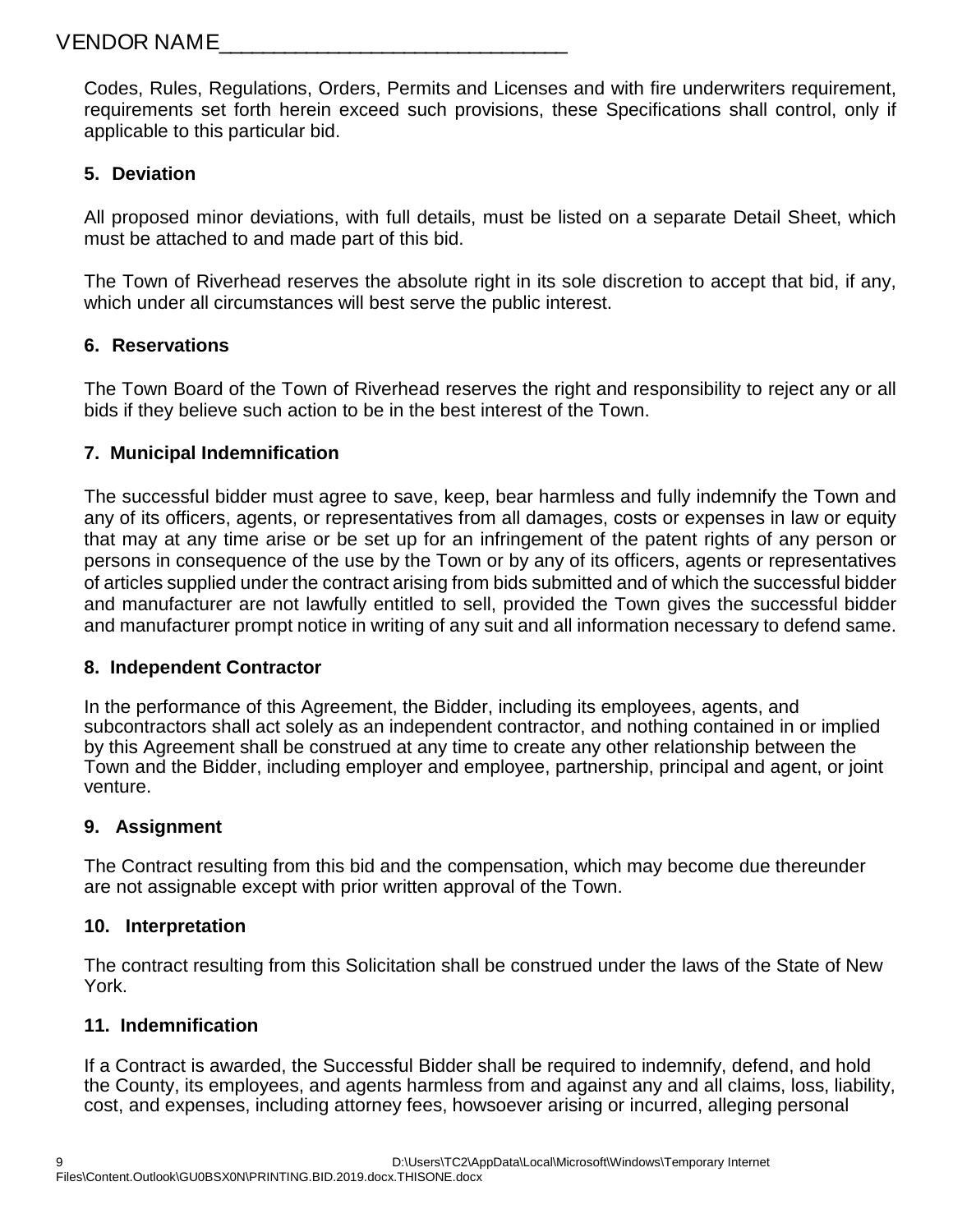#### VENDOR NAME\_\_\_\_\_\_\_\_\_\_\_\_\_\_\_\_\_\_\_\_\_\_\_\_\_\_\_\_\_\_\_\_

injury, bodily injury, including death, or property damage arising out of or attributable to the Successful Bidder's performance of the Contract awarded.

#### **12. Termination Process**

a. Termination for Convenience

 Notwithstanding anything contained herein, the Town may terminate this Agreement anytime, in whole or in part, without showing cause by providing thirty (30) days written notice to the Successful Bidder. The Town shall pay all reasonable costs incurred by the Successful Bidder up to the date of termination. The Successful Bidder shall not be reimbursed for any anticipatory profits, which have not been earned to the date of termination.

- b. The Successful Bidder shall be provided 30 days' notice of any termination not for cause and shall only perform such work during the 30-day notice period that is authorized in writing by the Town's Purchasing Agent.
- c. This Agreement may be terminated by the Town upon at least seven (7) days' notice to the Successful Bidder in the event that: (1) the Work is permanently abandoned by the Town; (2) continued Work is deemed by the Town, in its sole discretion, not to be in the best interests of the Town; or (3) monies are no longer available or are not appropriated to fund the Work being performed or to be performed under this Agreement.
- d. Termination for Cause: Notwithstanding anything contained herein, if the Successful Bidder fails to fulfill its obligation under this Agreement properly and on time or otherwise violates any provision of this Agreement, the Town may terminate this Agreement by written notice to the Successful Bidder. The notice shall specify the acts or omissions relied upon as cause for termination. All finished or unfinished goods or services provided by the Successful Bidder shall, at the Town's option, become the Town's property. The Town shall pay the Successful Bidder fair and equitable compensation for satisfactory performance prior to receipt of notice of termination less the amount of damages caused by the Successful Bidder's breach. If the damages are more than the compensation payable to the Successful Bidder, the Successful Bidder shall remain liable after termination, and the Town may take all steps necessary to collect damages.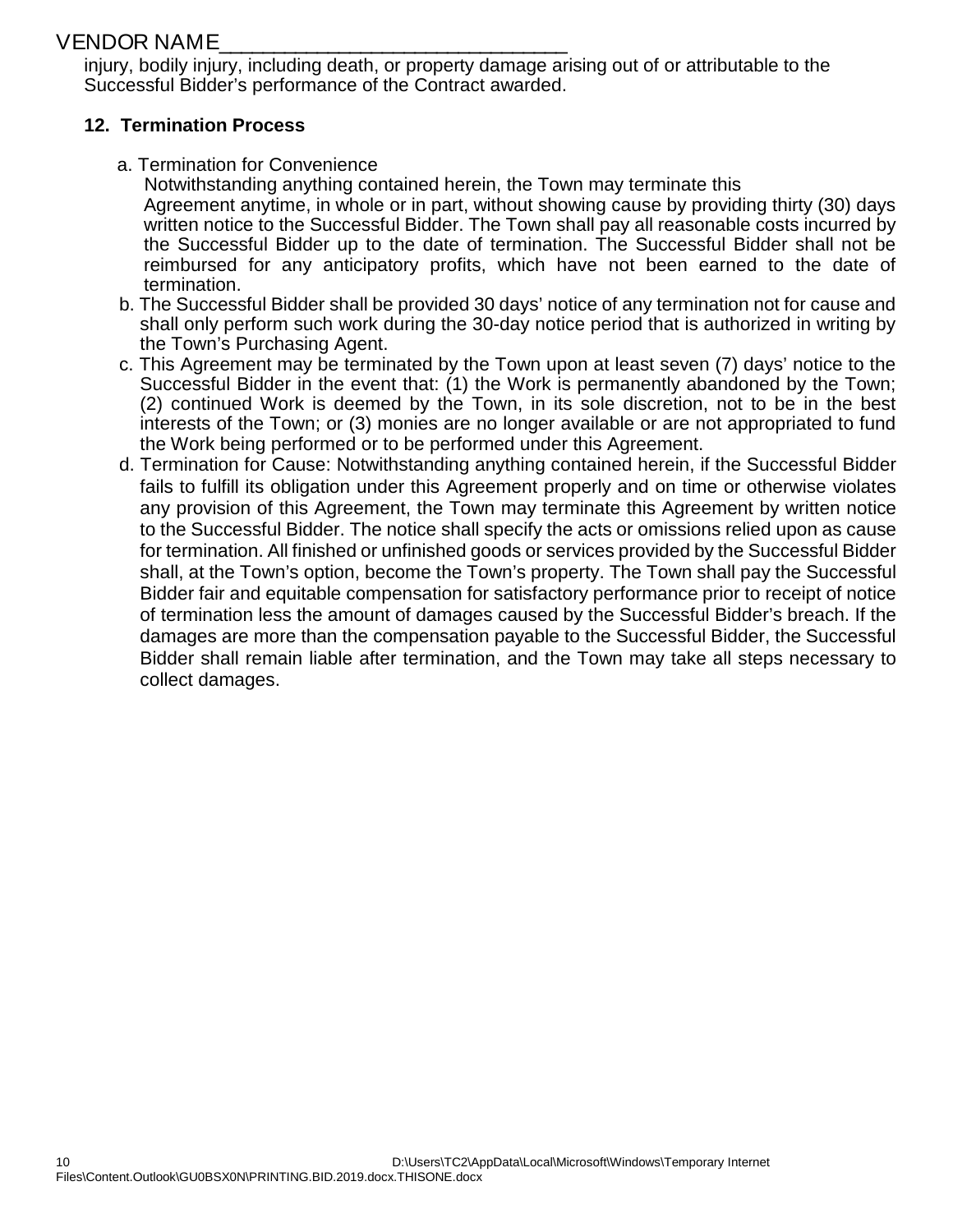#### **SEE ATTACHED SHEETS FOR TOWN WIDE PRINTING SPECIFICATIONS**

| <b>COMPANY TELEPHONE:</b> |  |
|---------------------------|--|
| <b>COMPANY EMAIL:</b>     |  |
| <b>COMPANY CONTACT:</b>   |  |

I/WE FULLY UNDERSTAND THAT THE ACCEPTANCE OF THIS BID IS SUBJECT TO THE PROVISIONS OF SECTION 103a AND 103b OF THE GENERAL MUNICIPAL LAW.

| SIGNED:              |  |  |
|----------------------|--|--|
| <b>PRINTED NAME:</b> |  |  |
| TITLE:               |  |  |
| DATE:                |  |  |

#### **NOTE: ITEMS BID MAY BE AWARDED SEPARATELY.**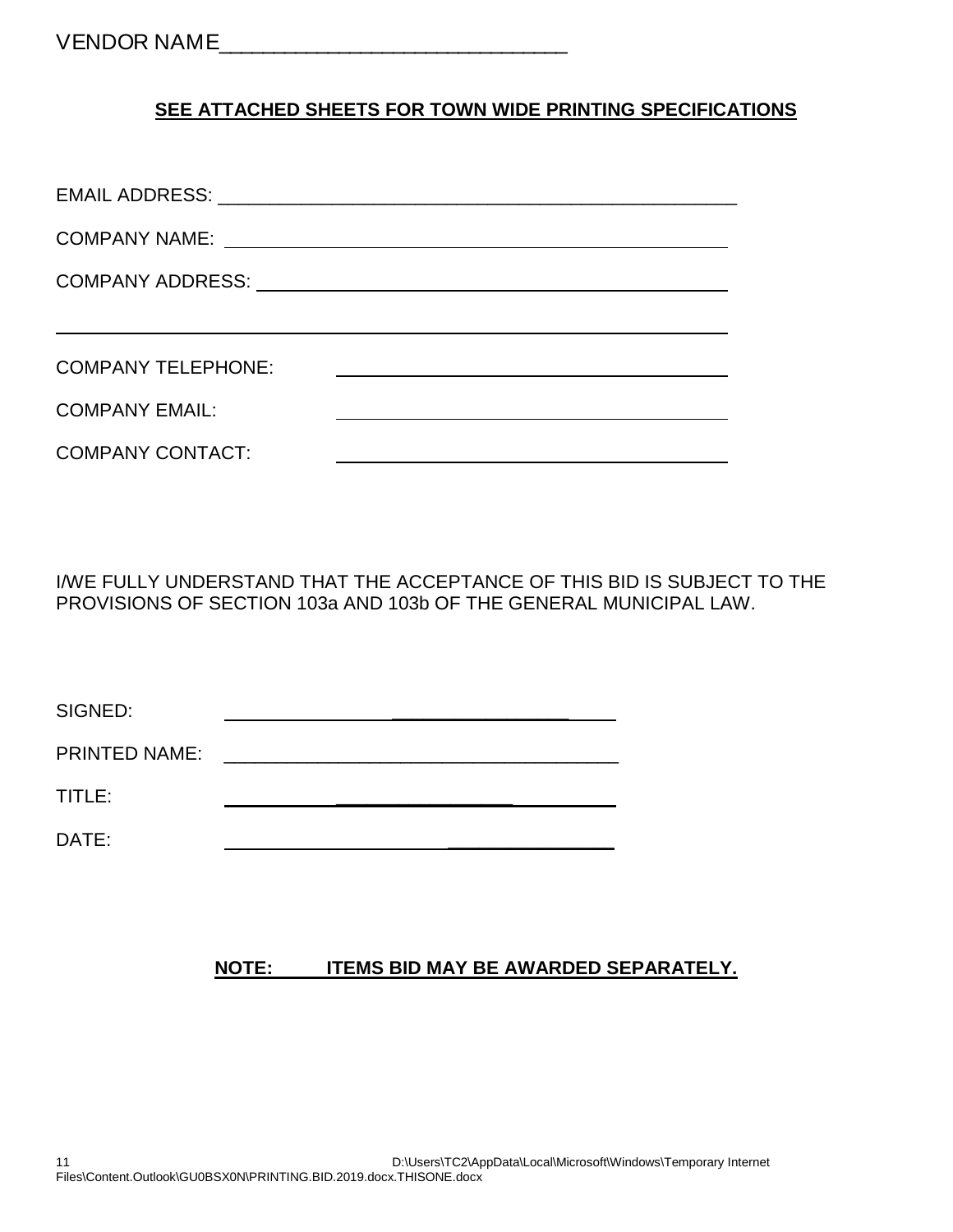# **THIS BID AWARD SHALL BE IN EFFECT FOR 1 YEAR FROM DATE OF AWARD. THE TOWN HAS THE RIGHT TO EXTEND FOR AN ADDITIONAL ONE YEAR PERIOD OR ANY SUCH LESSER AMOUNT AS MUTUALLY AGREED UPON BY AND BETWEEN TOWN AND VENDOR SUBJECT TO IDENTICAL TERMS AND CONDITIONS.**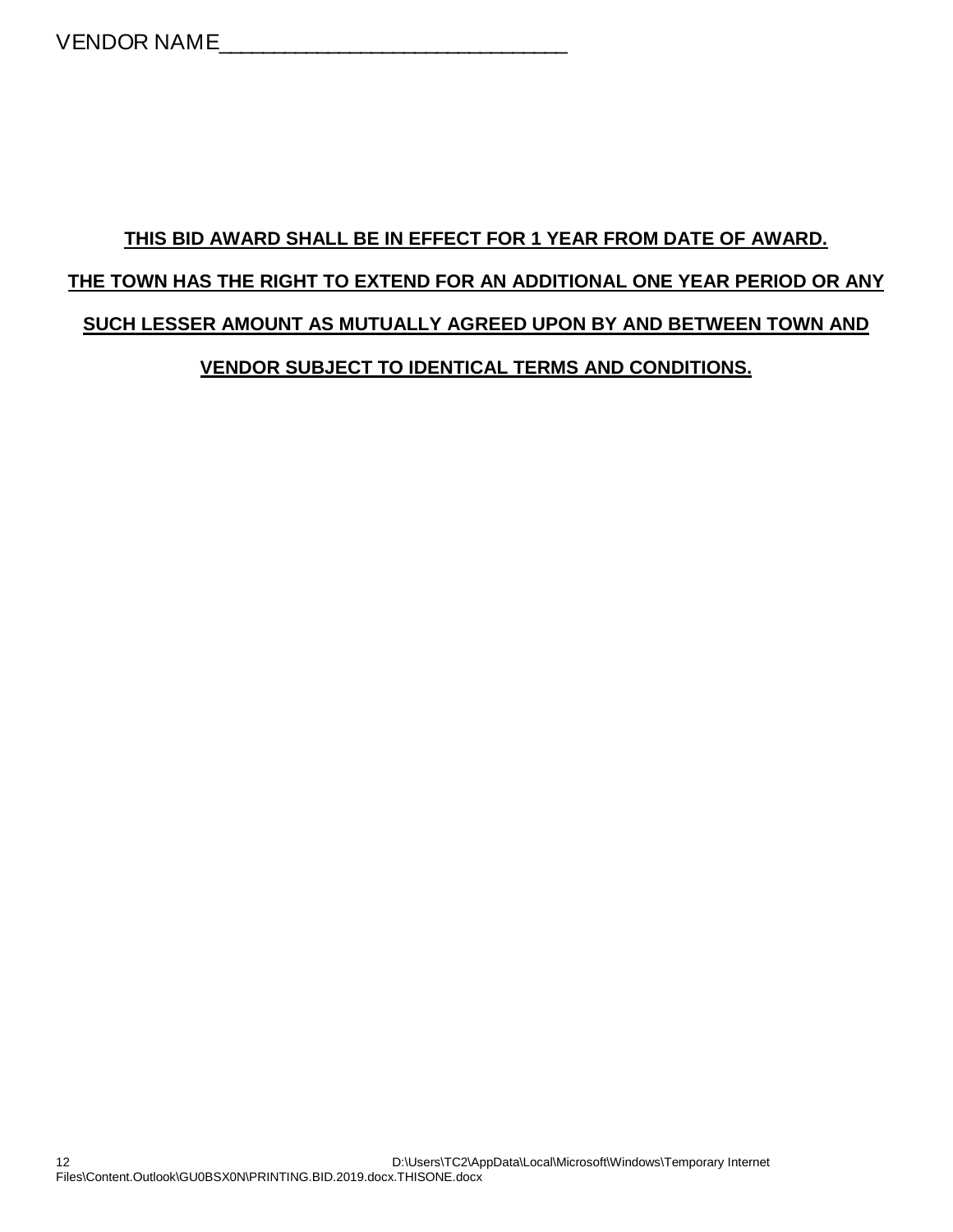I/WE FULLY UNDERSTAND THAT THE ACCEPTANCE OF THIS BID IS SUBJECT TO THE PROVISIONS OF SECTION 103A AND 103B OF THE GENERAL MUNICIPAL LAW.

> \_\_\_\_\_\_\_\_\_\_\_\_\_\_\_\_\_\_\_\_\_\_\_\_\_\_\_\_\_ NAME OF AGENT/DEALER

> \_\_\_\_\_\_\_\_\_\_\_\_\_\_\_\_\_\_\_\_\_\_\_\_\_\_\_\_\_

ADDRESS

\_\_\_\_\_\_\_\_\_\_\_\_\_\_\_\_\_\_\_\_\_\_\_\_\_\_\_\_\_ CITY, STATE, ZIP CODE

\_\_\_\_\_\_\_\_\_\_\_\_\_\_\_\_\_\_\_\_\_\_\_\_\_\_\_\_\_ CONTACT PERSON

\_\_\_\_\_\_\_\_\_\_\_\_\_\_\_\_ \_\_\_\_\_\_\_\_\_\_\_\_\_\_\_\_\_\_\_\_\_\_\_\_\_\_\_\_\_ DATE SIGNATURE OF DEALER/AGENT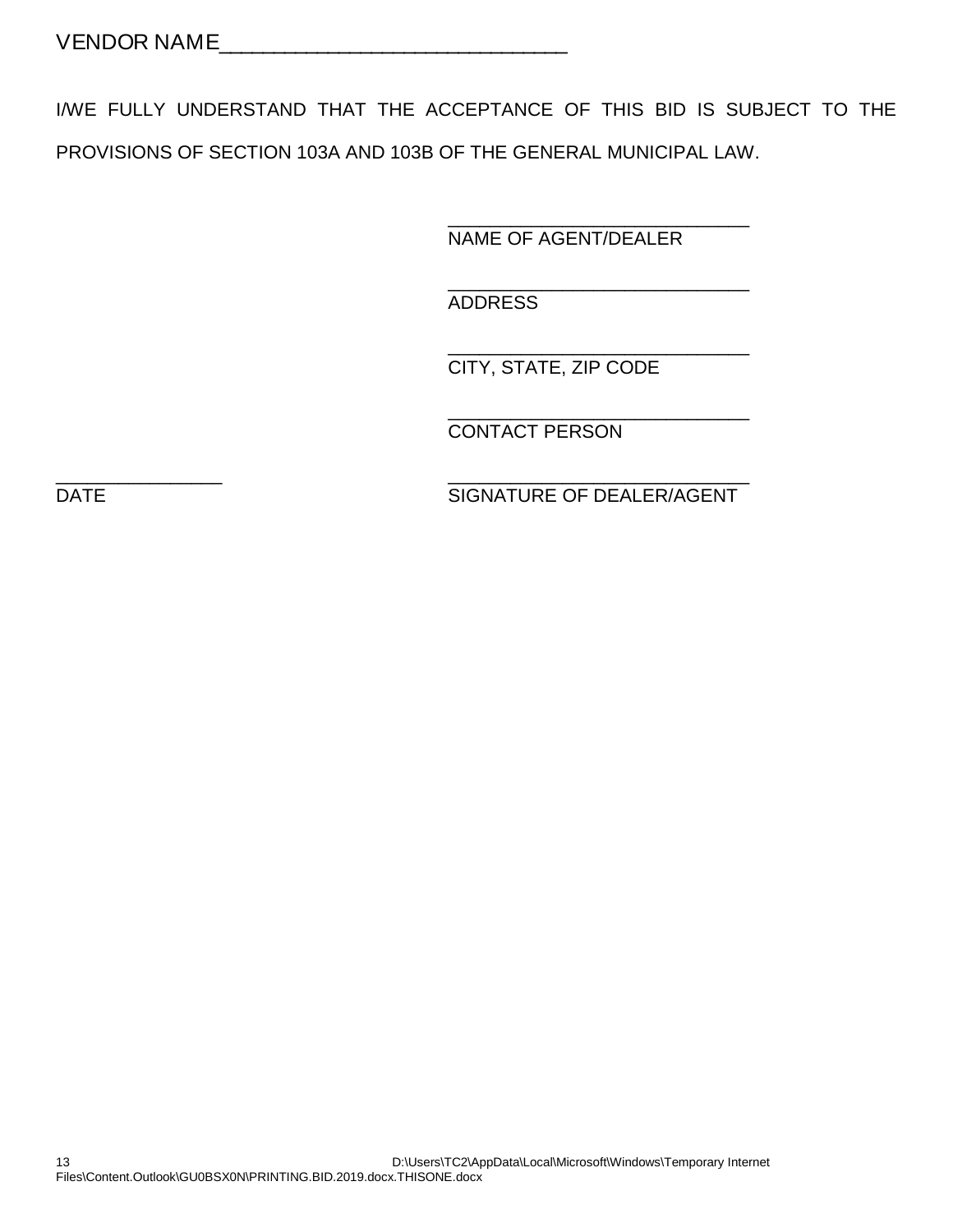#### NON-COLLUSIVE CERTIFICATE (MUST BE COMPLETED, SIGNED, NOTARIZED AND RETURNED WITH BID)

#### UNDER PENALTIES OF PERJURY:

\_\_\_\_\_\_\_\_\_\_\_\_\_\_\_\_\_\_\_\_\_\_\_\_\_\_\_\_\_\_\_\_\_\_\_\_\_\_(BIDDER), BEING DULY SWORN, DEPOSES AND

SAYS:

- A) This bid or proposal has been independently arrived at without collusion with any other bidder or with any competitor or potential competitor;
- B) This bid or proposal has not knowingly been disclosed, prior to the opening of bids or proposals for this project, to any other bidder, competitor, or potential competitor;
- C) No attempt has been made or will be made to induce any other person, partnership, or corporation to submit or not to submit a bid or proposal;
- D) The person signing this bid or proposal certifies that he has been fully informed regarding the accuracy of the statements contained in this certification, and under penalties of perjury, affirms the truth thereof, such penalties being applicable to the bidder as the person signing on its behalf; and
- E) That the attached hereto (if a corporate bidder) is a certified copy of a resolution authorizing the execution of this certificate by the signatory of this bid or proposal on behalf of the corporate bidder.

| (PRINT CORPORATION NAME)                   |
|--------------------------------------------|
|                                            |
|                                            |
|                                            |
|                                            |
|                                            |
| (TITLE)                                    |
|                                            |
|                                            |
|                                            |
|                                            |
| Sworn to before me this _______            |
|                                            |
| Day of _________________________, 20______ |
|                                            |
|                                            |
| <b>NOTARY PUBLIC</b>                       |
|                                            |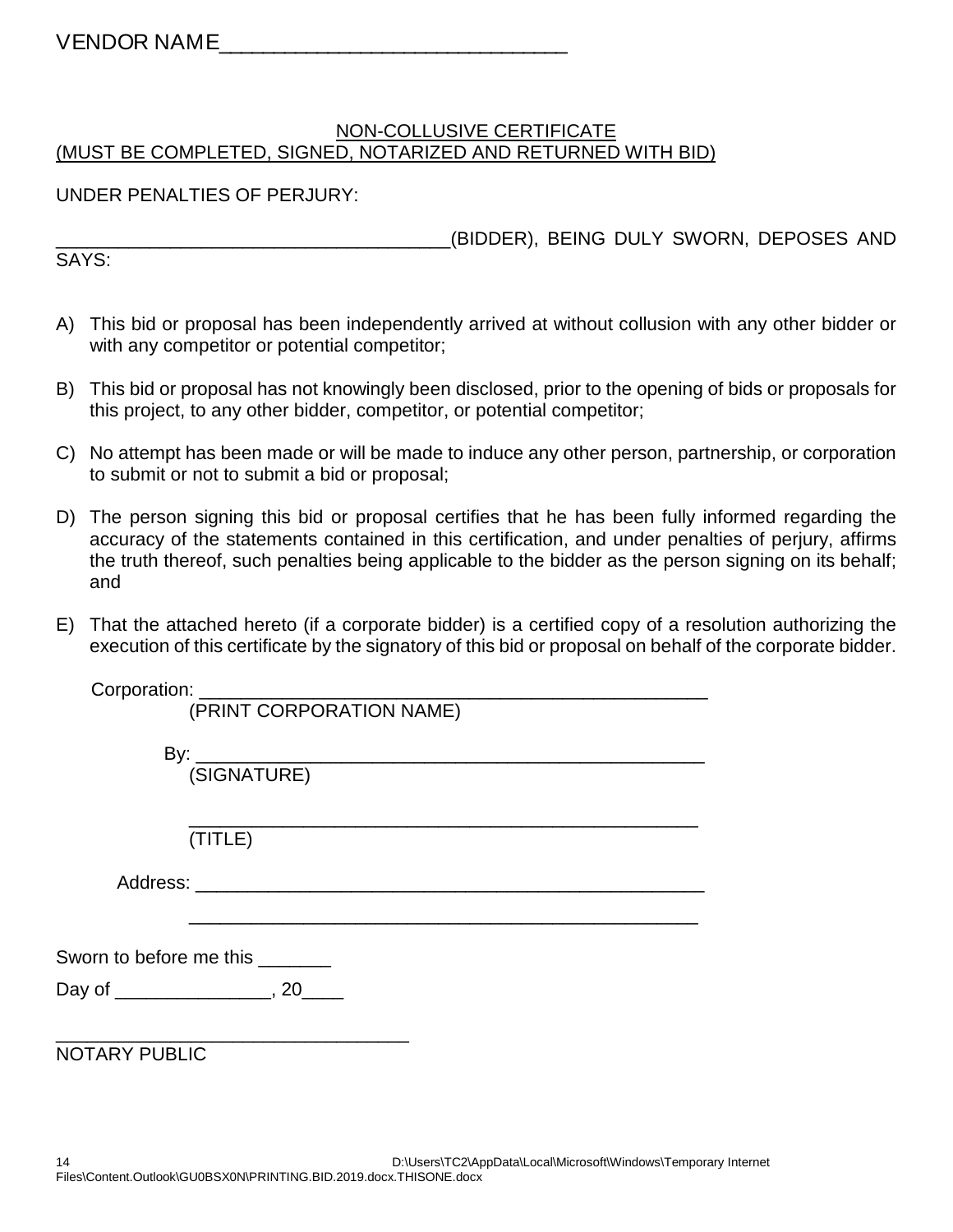#### IRAN DIVESTMENT ACT CERTIFICATION

As a result of the Iran Divestment Act of 2012 (Act), Chapter 1 of the 2012 Laws of New York, a new provision has been added to the State Finance Law (SFL), § 165-a, effective April 12, 2012. Under the Act, the Commissioner of the Office of General Services (OGS) will be developing a list (prohibited entities list) of "persons" who are engaged in "investment activities in Iran" (both are defined terms in the law). Pursuant to SFL § 165-a(3)(b), the initial list is expected to be issued no later than 120 days after the Act's effective date, at which time it will be posted on the OGS website.

By submitting a bid in response to this solicitation or by assuming the responsibility of a Contract awarded hereunder, Bidder/Contractor (or any assignee) certifies that once the prohibited entities list is posted on the OGS website, it will not utilize on such Contract any subcontractor that is identified on the prohibited entities list.

Additionally, Bidder/Contractor is advised that once the list is posted on the OGS website, any Contractor seeking to renew or extend a Contract or assume the responsibility of a Contract awarded in response to the solicitation, must certify at the time the Contract is renewed, extended or assigned that it is not included on the prohibited entities list.

During the term of the Contract, should the TOWN OF RIVERHEAD receive information that a person is in violation of the above-referenced certification, the TOWN OF RIVERHEAD will offer the person an opportunity to respond. If the person fails to demonstrate that it has ceased its engagement in the investment which is in violation of the Act within 90 days after the determination of such violation, then the TOWN OF RIVERHEAD shall take such action as may be appropriate including, but not limited to, imposing sanctions, seeking compliance, recovering damages, or declaring the Contractor in default.

The TOWN OF RIVERHEAD reserves the right to reject any bid or request for assignment for an entity that appears on the prohibited entities list prior to the award of a contract, and to pursue a responsibility review with respect to any entity that is awarded a contract and appears on the prohibited entities list after contract award.

| Signature:         |  |
|--------------------|--|
| <b>Print Name:</b> |  |
| Title:             |  |
| Company Name:      |  |
| Date:              |  |
|                    |  |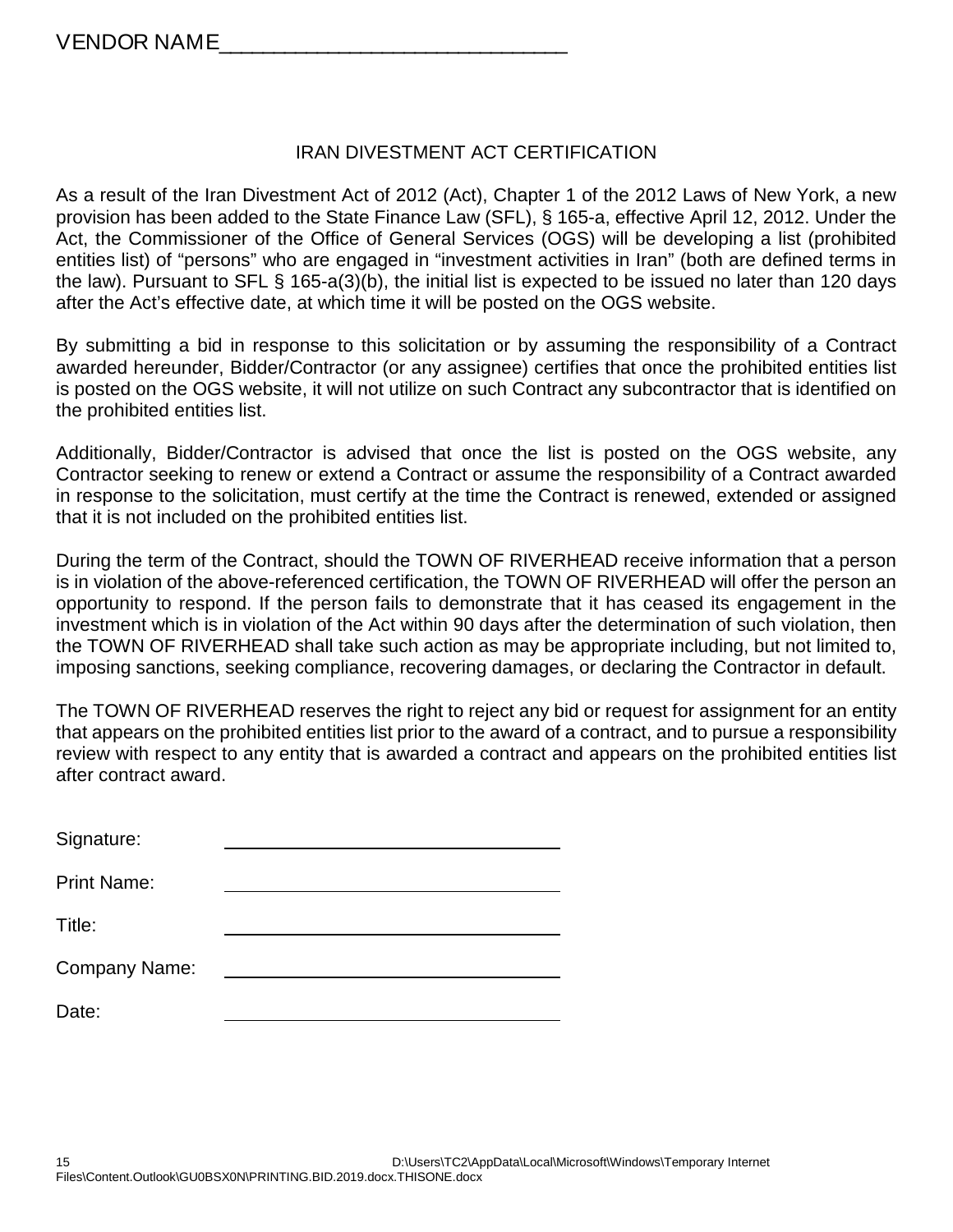After the award of the bid, the placing of an order by the Purchasing Agent of the Town of Riverhead, with the bidder for the supplies and/or services herein described, shall be deemed an acceptance of this proposal, and shall constitute a contract between the Town of Riverhead, and the bidder for supplying the supplies and/or services herein described in accordance with the terms of this proposal and at the prices named herein.

| AUTHORIZED SIGNATURE NEWSLEY AND THE RESERVE AND THE RESERVE AND THE RESERVE AND THE RESERVE AND THE RESERVE A |
|----------------------------------------------------------------------------------------------------------------|
| <b>PRINT NAME</b>                                                                                              |
| <b>TITLE</b>                                                                                                   |
| <b>DATE</b>                                                                                                    |

#### **ACKNOWLEDGMENT**

STATE OF NEW YORK, COUNTY OF \_\_\_\_\_\_\_\_\_\_\_\_\_) ss.:

On the \_\_\_\_\_day of \_\_\_\_\_\_\_\_\_\_\_\_\_\_\_\_\_\_\_in the year 2019 before me, the undersigned, personally appeared, \_\_\_\_\_\_\_\_\_\_\_\_\_\_\_\_\_\_\_\_\_\_\_\_\_\_\_\_\_\_\_\_\_, personally known to me or proved to me on the basis of satisfactory evidence to be the individual(s) whose name(s) is (are) subscribed to the within instrument and acknowledged to me that he/she/they executed the same in his/her/their capacity(ies), and that by his/her/their signature(s) on the instrument, the individual(s), or the person upon behalf of which the individual(s) acted, executed the instrument.

#### \_\_\_\_\_\_\_\_\_\_\_\_\_\_\_\_\_\_\_\_\_\_\_\_\_\_\_\_\_\_ NOTARY PUBLIC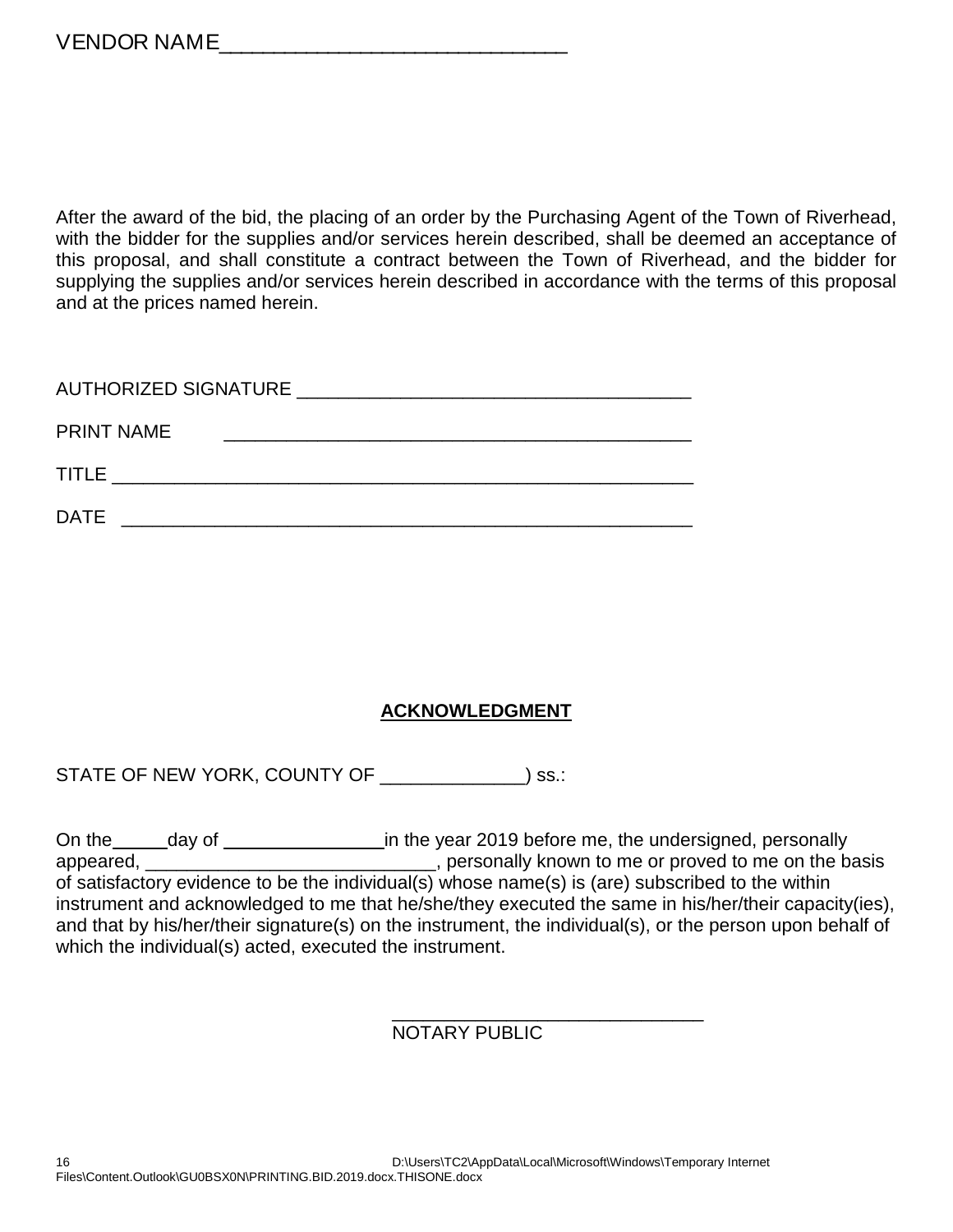## **ALL** QUESTIONS PERTAINING TO THIS SOLICITATION **MUST** BE SUBMITTED IN WRITING.

**(Please use this form and email to: [tague@townofriverheadny.gov](mailto:jacarroza@ehamptonny.gov) attention Mary Ann Tague, Purchasing Agent. We will respond as soon as possible.)**

| Date:                 |  |
|-----------------------|--|
| <b>Company Name:</b>  |  |
| <b>Contact Name:</b>  |  |
| Fax No.:              |  |
| <b>Telephone No.:</b> |  |
|                       |  |
|                       |  |
|                       |  |
|                       |  |
|                       |  |
|                       |  |
|                       |  |
|                       |  |
|                       |  |
|                       |  |
|                       |  |
|                       |  |
|                       |  |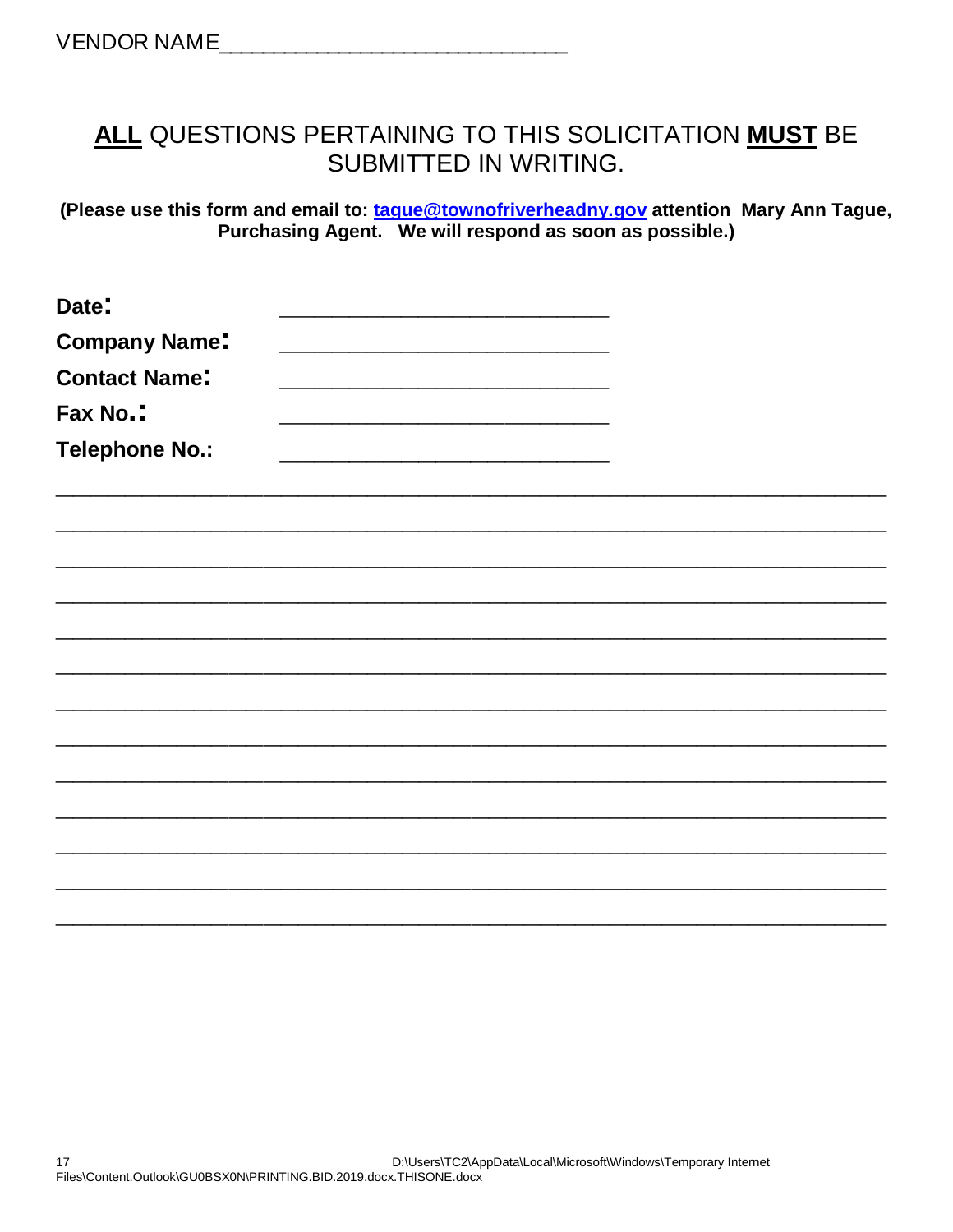## **NON-BIDDER'S RESPONSE**

For purposes of facilitating your firm's response to our invitation to bid, the Town of Riverhead is interested in ascertaining reasons for prospective bidders' failure to respond to invitations to bid. If your firm is not responding to this bid, please indicate the reason(s) by checking any appropriate item(s) below and returning this form to the Town of Riverhead Purchasing Department at the above address.

> \_\_\_\_\_\_\_\_\_\_\_\_\_\_\_\_\_\_\_\_\_\_\_\_\_\_\_\_\_\_\_ \_\_\_\_\_\_\_\_\_\_\_\_\_\_\_\_\_\_\_\_\_\_\_\_\_\_\_\_\_\_\_

> \_\_\_\_\_\_\_\_\_\_\_\_\_\_\_\_\_\_\_\_\_\_\_\_\_\_\_\_\_\_\_

We are not responding to this invitation for bid for the following reason(s):

- Items or materials requested not manufactured by us or not available to our company.
- Our items and/or materials do not meet specifications.
- Specifications not clearly understood or applicable (too vague, too rigid, etc.)
- Quantities too small.
- Insufficient time allowed for preparation of bid.
- \_\_\_ Incorrect address used. Correct mailing address is:
- Our branch/division handles this type of bid. Correct name and mailing address is:
- Other reason(s):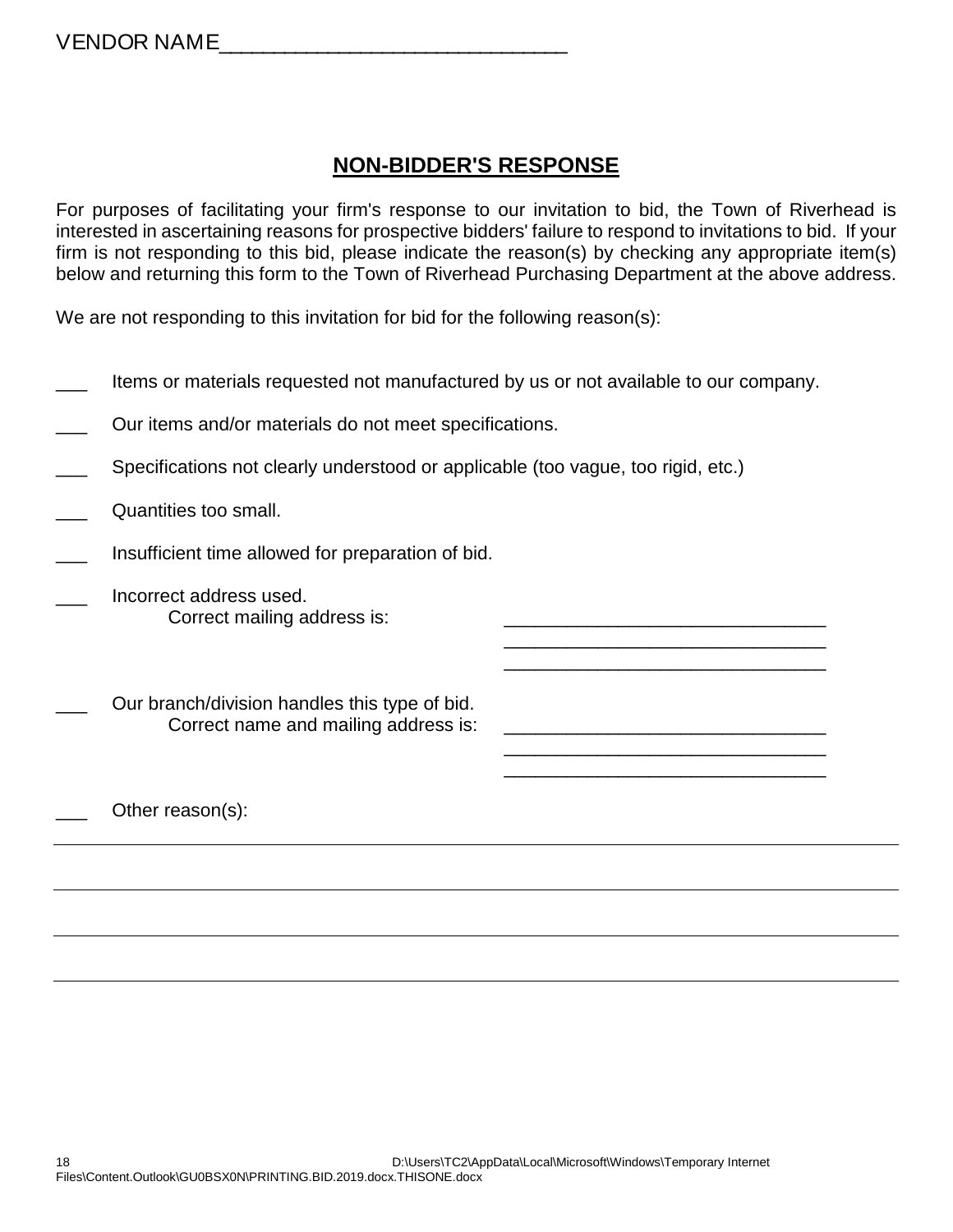#### **SEXUAL HARASSMENT**

"By submission of this bid, each bidder and each person signing on behalf of any bidder certifies, and in the case of a joint bid each party thereto certifies as to its own organization, under penalty of perjury, that the bidder has and has implemented a written policy addressing sexual harassment prevention in the workplace and provides annual sexual harassment prevention training to all of its employees. Such policy shall, at a minimum, meet the requirements of Section 201-G of the Labor Law."

> \_\_\_\_\_\_\_\_\_\_\_\_\_\_\_\_\_\_\_\_\_\_\_\_\_\_\_\_\_\_\_\_\_\_ AUTHORIZED SIGNATURE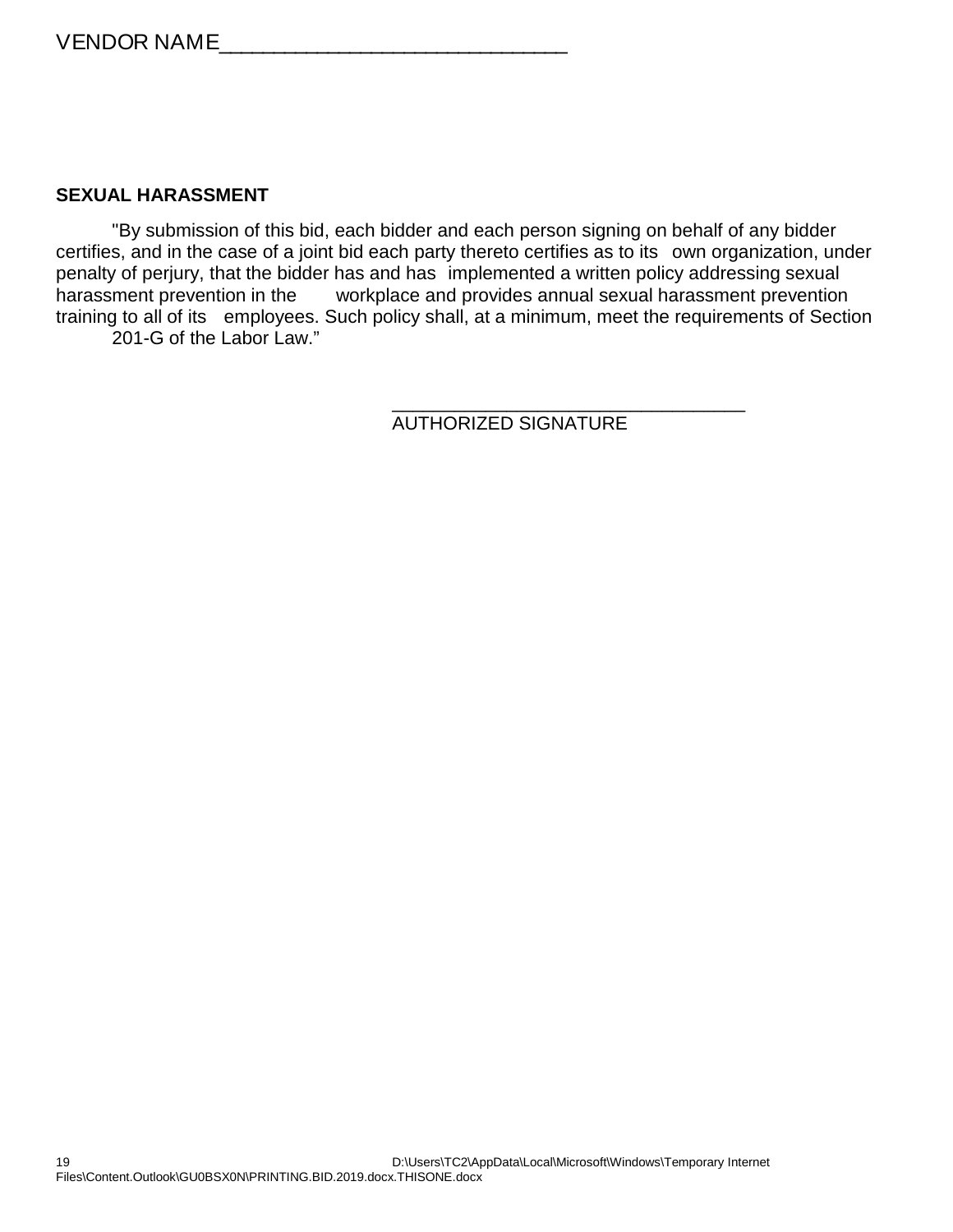# **NOTICE TO PROSPECTIVE BIDDERS**

In order to properly expedite the receipt and processing of the bid that you are submitting, you must affix the "IDENTIFICATION LABEL" below to the outer envelope of your sealed bid and deliver it by U.S. Mail, public carriersuch as UPS, FEDEX, or by hand delivery.

Affix the IDENTIFICATION LABEL to the sealed outer envelope.

FAXED OR ELECTRONIC BIDS SHALL NOT BE ACCEPTED.

DELIVERY BY SUCH METHODS SHALL RESULT IN AUTOMATIC DISQUALIFICATION.